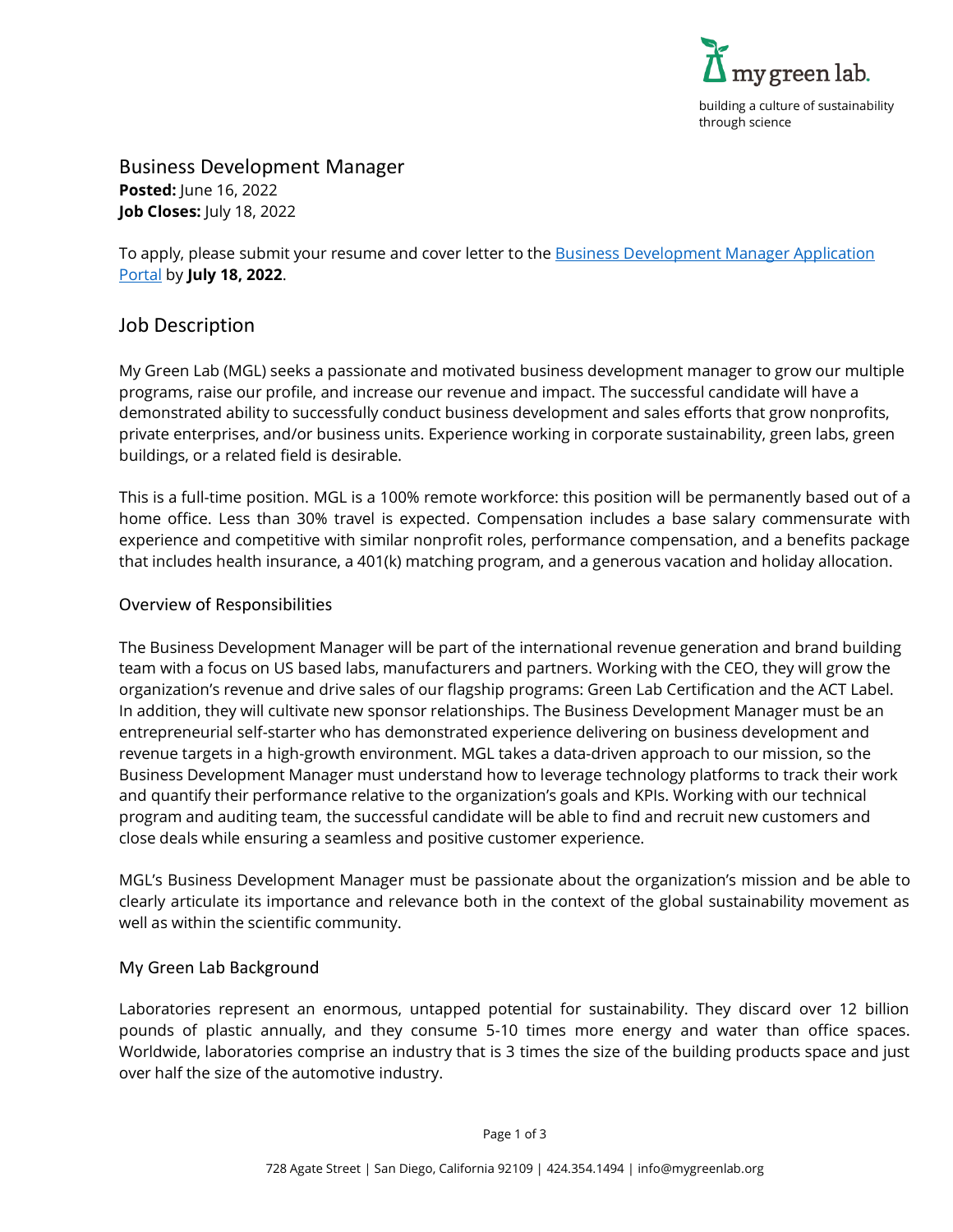

My Green Lab is a non-profit organization dedicated to reducing the environmental impact of laboratories by building a culture of sustainability through science and directly engaging scientists and the teams of people who support them. Our members and supporters range from small laboratories to some of the science community's largest corporations and academic institutions. We develop standards, oversee their implementation, and inspire the many behavioral changes that are needed throughout the science community. In addition to motivating behavioral changes in and around the lab through easily and rapidly implementable tools with clear measurement and verification, we are also leading data-driven research into environmental health impacts and resource consumption.

Since our founding in 2013, MGL has grown from a grassroots effort to the most influential organization in the laboratory sustainability space. We are excited to invite an exceptional Business Development Manager to our Business Development and Marketing team to help us scale our impact globally.

# Key Responsibilities

The key responsibilities of this position include, but are not limited to:

## Business Development

Public face of the My Green Lab organization that shares our mission with the scientific community. Build partnership and relationship with key industry associations and organizations in order to reach new markets and customers. Communicating with technical audiences and high-level executives is a key part of this role. The selected candidate must be comfortable communicating with individuals at all levels.

#### **Sales**

Manage all aspects of the sales process including proactively following up on inbound and outbound leads, creating proposals, and closing deals in line with My Green Lab's aggressive growth and impact targets.

#### Lead Generation

Identify and develop new outbound leads through attending conferences, online research, and liaising with partner organizations to ensure a robust funnel of new potential prospects.

#### Account Management

Work with the technical Programs team to ensure appropriate project timelines so that contracts are executed on time and above expectations. Gather customer feedback to improve processes and manage and grow long term relationships with accounts that lead to repeat and growing partnerships.

#### Fundraising

MGL fosters a culture of fundraising and business development at every position within the organization. Play a key part of MGL's annual fundraising campaign and support the CEO on relationships with key accounts, while ensuring sponsors get the appropriate recognition through our marketing platforms.

Page 2 of 3